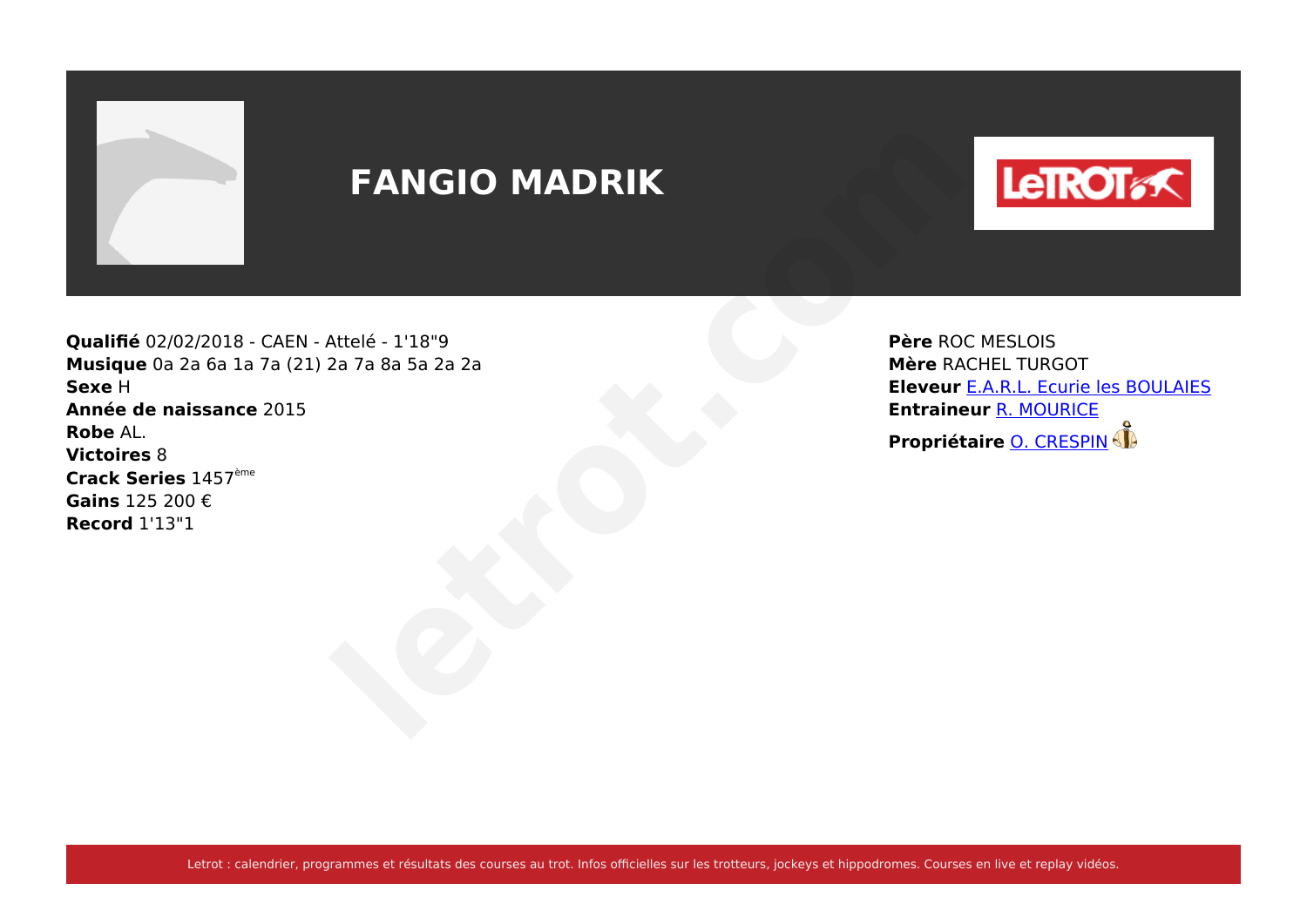# **Dernières performances**

| <b>Date</b> | <b>Rang</b>    | Réduc.<br>km. | Fer.           | <b>Driver/Jockey</b>                               | <b>Entraineur</b> | <b>Hippodrome</b>                      | Corde | Nom du prix                                        | Cat.<br><b>Course</b> |   | Spéc. Allocation Dist. Piste Départ |         |            |
|-------------|----------------|---------------|----------------|----------------------------------------------------|-------------------|----------------------------------------|-------|----------------------------------------------------|-----------------------|---|-------------------------------------|---------|------------|
| 05/06/22    | 0              |               |                | <b>F. TUGEND</b>                                   | <b>R. MOURICE</b> | <b>AVIGNON - LE</b><br><b>PONTET</b>   | G     | <b>PRIX DMS</b><br><b>RENOVATION</b>               | E                     | A | 0€                                  | 2 6 7 5 |            |
| 05/03/22    | 2              | 1'14''5       | $\pmb{\times}$ | <b>NICOLAS</b><br><b>GERMAIN</b><br><b>LEFEVRE</b> | <b>R. MOURICE</b> | <b>CAGNES-SUR-MER</b>                  | G     | <b>PRIX HELLO</b><br><b>CLASSIQUE</b>              | F                     | A | 7 000€                              | 2 1 5 0 | AUT        |
| 12/02/22    | 6              | 1'14''6       | $\pmb{\times}$ | <b>R. MOURICE</b>                                  | <b>R. MOURICE</b> | <b>CAGNES-SUR-MER</b>                  | G     | <b>PRIX D'AVENE</b>                                | D                     | A | 720€                                | 2 9 2 5 |            |
| 26/01/22    | 1              | 1'14''3       | $\pmb{\times}$ | <b>NICOLAS</b><br><b>GERMAIN</b><br><b>LEFEVRE</b> | <b>R. MOURICE</b> | <b>CAGNES-SUR-MER</b>                  | G     | <b>PRIX RASTEL BIHAN</b>                           | F                     | A | 11 700€                             | 2 1 5 0 | <b>AUT</b> |
| 13/01/22    | $\overline{7}$ | 1'14''6       | $\pmb{\times}$ | <b>R. MOURICE</b>                                  | <b>R. MOURICE</b> | <b>CAGNES-SUR-MER</b>                  | G     | <b>PRIX METEOR II</b>                              | E                     | A | 240€                                | 2 9 2 5 |            |
| 27/12/21    | 2              | 1'13''9       | $\pmb{\times}$ | E. <b>JOUSSET</b>                                  | <b>R. MOURICE</b> | <b>CAGNES-SUR-MER</b>                  | G     | PRIX DE LA VALLEE DE<br><b>L'ESTERON</b>           | E                     | A | 1 500€                              | 2 1 5 0 | <b>AUT</b> |
| 13/12/21    | $\overline{7}$ | 1'16"9        |                | <b>R. MOURICE</b>                                  | <b>R. MOURICE</b> | <b>MARSEILLE (A)</b><br><b>VIVAUX)</b> | G     | <b>PRIX DE LABORY</b>                              | F                     | А | 230€                                | 2 6 7 5 |            |
| 21/11/21    | 8              | 1'17''3       |                | M. LEGROS                                          | <b>R. MOURICE</b> | <b>MARSEILLE (A)</b><br><b>VIVAUX)</b> | G     | <b>PRIX DE LA</b><br><b>CALLELONGUE</b>            | G                     | A | 0€                                  | 2 6 7 5 |            |
| 16/09/21    | 5              | 1'14''5       | $\pmb{\times}$ | <b>NICOLAS</b><br><b>GERMAIN</b><br><b>LEFEVRE</b> | <b>R. MOURICE</b> | <b>MARSEILLE (A</b><br><b>BORELY)</b>  | G     | <b>PRIX DE CARPENTRAS</b>                          | D                     | A | 1 300€                              | 3 0 0 0 |            |
| 27/08/21    | 2              | 1'14''3       | $\pmb{\times}$ | <b>M. PANTIC</b>                                   | <b>R. MOURICE</b> | <b>CAGNES-SUR-MER</b>                  | G     | <b>PRIX DE LA</b><br><b>MEDITERRANEE</b>           | F.                    | А | 6 250 €                             | 2 700   | <b>AUT</b> |
| 16/08/21    | 2              | 1'16''1       | ×              | E. JOUSSET                                         | <b>R. MOURICE</b> | <b>CAGNES-SUR-MER</b>                  | G     | <b>PRIX DES CORBEAUX</b>                           | G                     | А | 1 500€                              | 2 9 5 0 |            |
| 06/08/21    | 2              | 1'14''1       | $\pmb{\times}$ | <b>R. MOURICE</b>                                  | <b>R. MOURICE</b> | <b>CAGNES-SUR-MER</b>                  | G     | <b>PRIX ROGER NOTARI</b>                           | E                     | A | 4 500€                              | 2925    |            |
| 23/07/21    | 1              | 1'15''8       | $\pmb{\times}$ | <b>E. JOUSSET</b>                                  | <b>R. MOURICE</b> | <b>CAGNES-SUR-MER</b>                  | G     | <b>PRIX DE LA BASILIQUE</b><br><b>SAINT-PIERRE</b> | G                     | А | 2 2 5 0 €                           | 2 1 5 0 | AUT        |
| 09/07/21    | 2              | 1'14''8       | $\pmb{\times}$ | <b>M. LEGROS</b>                                   | <b>R. MOURICE</b> | <b>FEURS</b>                           | G     | <b>PRIX 2B ECONOMISTE</b>                          | D                     | A | 5 500€                              | 2 8 5 0 |            |
| 17/06/21    | 4              | 1'16''1       | $\pmb{\times}$ | <b>R. MOURICE</b>                                  | <b>R. MOURICE</b> | <b>LYON (A PARILLY)</b>                | G     | <b>PRIX DE L'ENTRE -</b><br><b>DEUX - MERS</b>     | E.                    | A | 1 600€                              | 2 8 7 5 |            |
| 10/06/21    | 3              | 1'14''5       | $\pmb{\times}$ | <b>R. MOURICE</b>                                  | <b>R. MOURICE</b> | <b>MARSEILLE (A</b><br><b>BORELY)</b>  | G     | <b>PRIX DES OLIVES</b>                             | E                     | A | 2 200€                              | 2 3 0 0 | <b>AUT</b> |
| 06/06/21    | $\overline{7}$ | 1'15"8        | $\pmb{\times}$ | <b>NICOLAS</b><br><b>GERMAIN</b><br><b>LEFEVRE</b> | <b>R. MOURICE</b> | <b>LYON (A PARILLY)</b>                | G     | <b>PRIX DE L'ESSONNE</b>                           | E                     | A | 170€                                | 2850    |            |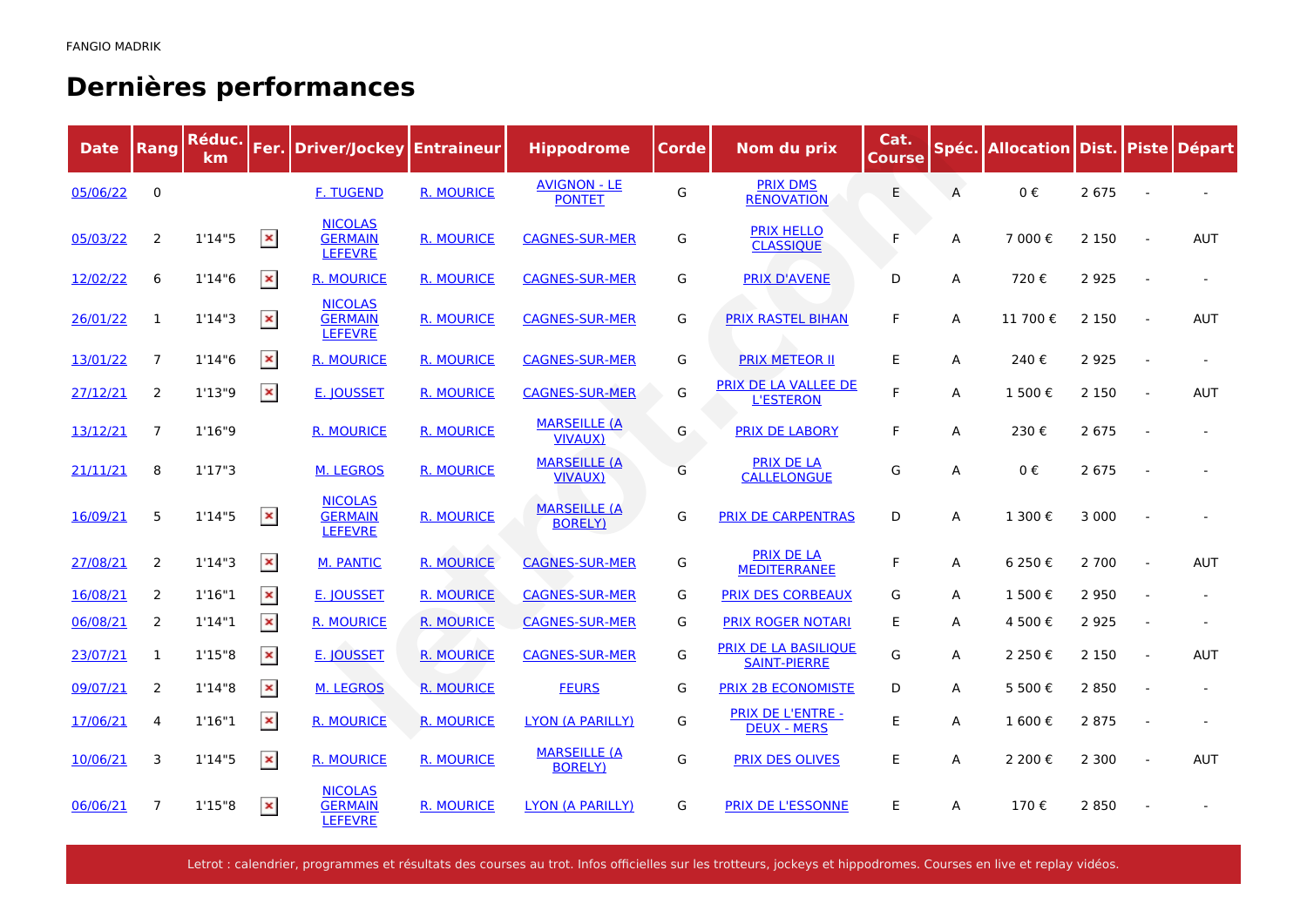| <b>Date</b> | <b>Rang</b>    | Réduc.<br>km | Fer.           | <b>Driver/Jockey Entraineur</b>                    |                   | <b>Hippodrome</b>                     | Corde | Nom du prix                                            | Cat.<br><b>Course</b> | Spéc. | <b>Allocation Dist. Piste</b> |         | <b>Départ</b> |
|-------------|----------------|--------------|----------------|----------------------------------------------------|-------------------|---------------------------------------|-------|--------------------------------------------------------|-----------------------|-------|-------------------------------|---------|---------------|
| 30/05/21    | DA             |              |                | <b>M. LEGROS</b>                                   | <b>R. MOURICE</b> | <b>CAVAILLON</b>                      | D     | <b>PRIX ROLAND</b><br><b>PAULEAU</b>                   | E                     | A     | 0€                            | 2 5 2 5 | <b>AUT</b>    |
| 09/05/21    | DA             |              |                | <b>NICOLAS</b><br><b>GERMAIN</b><br><b>LEFEVRE</b> | <b>R. MOURICE</b> | <b>CAVAILLON</b>                      | D     | <b>PRIX DP NUTRITION</b>                               | D                     | A     | 0€                            | 2 6 2 5 |               |
| 08/04/21    | DA             |              | $\pmb{\times}$ | <b>NICOLAS</b><br><b>GERMAIN</b><br><b>LEFEVRE</b> | <b>R. MOURICE</b> | LYON (A PARILLY)                      | G     | PRIX DE L'OCCIDENT                                     | F                     | A     | $0 \in$                       | 2850    |               |
| 04/04/21    | 8              |              | $\pmb{\times}$ | E. IOUSSET                                         | <b>R. MOURICE</b> | <b>AVIGNON - LE</b><br><b>PONTET</b>  | G     | <b>PRIX ENTREPRISE DG</b><br><b>PEINTURE</b>           | F                     | A     | 0€                            | 2 6 7 5 |               |
| 23/03/21    | 3              | 1'15''3      | $\pmb{\times}$ | <b>I.CH. FERON</b>                                 | <b>R. MOURICE</b> | <b>MARSEILLE (A</b><br><b>BORELY)</b> | G     | <b>PRIX DU GRAND</b><br><b>MOURRE</b>                  | F                     | A     | 3 360€                        | 3 0 0 0 |               |
| 12/03/21    | 2              | 1'13''7      | $\pmb{\times}$ | <b>NICOLAS</b><br><b>GERMAIN</b><br><b>LEFEVRE</b> | R. MOURICE        | <b>MARSEILLE (A</b><br><b>BORELY)</b> | G     | <b>PRIX DE SIMIANE</b>                                 | E                     | A     | 3 750€                        | 2 3 0 0 | AUT           |
| 05/03/21    | 3              | 1'14''4      | $\pmb{\times}$ | <b>NICOLAS</b><br><b>GERMAIN</b><br><b>LEFEVRE</b> | <b>R. MOURICE</b> | <b>CAGNES-SUR-MER</b>                 | G     | <b>PRIX DE GOTEBORG</b>                                | E                     | A     | 3 920€                        | 2 9 2 5 |               |
| 23/02/21    | 3              | 1'13''1      | $\pmb{\times}$ | <b>R. MOURICE</b>                                  | <b>R. MOURICE</b> | <b>CAGNES-SUR-MER</b>                 | G     | <b>PRIX DE SAINTES</b>                                 | E                     | A     | 3 080€                        | 2 1 5 0 | <b>AUT</b>    |
| 19/02/21    | 5              | 1'15"0       | $\pmb{\times}$ | <b>R. MOURICE</b>                                  | <b>R. MOURICE</b> | <b>CAGNES-SUR-MER</b>                 | G     | <b>PRIX DE PORTO</b>                                   | C                     | A     | 1 400€                        | 2 9 2 5 |               |
| 03/02/21    | 3              | 1'15''3      | $\pmb{\times}$ | <b>R. MOURICE</b>                                  | <b>R. MOURICE</b> | <b>MARSEILLE (A</b><br><b>VIVAUX)</b> | G     | <b>PRIX DE VITTEL - PRIX</b><br><b>DES VANS BARBOT</b> | E                     | A     | 2 660 €                       | 2 6 5 0 |               |
| 21/01/21    | 2              | 1'14''6      | $\pmb{\times}$ | <b>R. MOURICE</b>                                  | <b>R. MOURICE</b> | <b>CAGNES-SUR-MER</b>                 | G     | <b>PRIX QUEUR DE</b><br><b>L'ANTE</b>                  | F                     | A     | 4 750€                        | 2925    |               |
| 03/01/21    | 1              | 1'15"7       | $\pmb{\times}$ | E. JOUSSET                                         | <b>R. MOURICE</b> | <b>CAGNES-SUR-MER</b>                 | G     | <b>PRIX DES HORTENSIAS</b>                             | G                     | A     | 2 2 5 0 €                     | 2 1 5 0 | <b>AUT</b>    |
| 17/11/20    | 0              |              | $\pmb{\times}$ | <b>R. MOURICE</b>                                  | <b>R. MOURICE</b> | <b>MARSEILLE (A</b><br><b>VIVAUX)</b> | G     | <b>PRIX DE VAISON LA</b><br><b>ROMAINE</b>             | E                     | A     | $0 \in$                       | 2 6 7 5 |               |
| 02/11/20    | $\overline{2}$ | 1'16"8       | $\pmb{\times}$ | <b>R. MOURICE</b>                                  | <b>R. MOURICE</b> | <b>MARSEILLE (A</b><br><b>BORELY)</b> | G     | PRIX DE L'ILE DE RIOU<br>(Gr B)                        | F                     | A     | 3 500€                        | 3 0 2 5 |               |
| 21/10/20    | 0              |              |                | <b>V. VACHIE</b>                                   | <b>R. MOURICE</b> | <b>MARSEILLE (A</b><br><b>BORELY)</b> | G     | <b>PRIX DE PUYLOUBIER</b>                              | E                     | A     | 0€                            | 2 3 0 0 | <b>AUT</b>    |
| 18/09/20    | 4              | 1'15"1       | $\pmb{\times}$ | <b>B. MICHARDIERE</b>                              | <b>F. PROVOST</b> | <b>LAVAL</b>                          | G     | <b>PRIX DU ROTARY CLUB</b><br><b>AMBROISE PARE</b>     | E                     | A     | 1 280€                        | 2850    |               |
| 19/08/20    | 5              | 1'16''0      | $\pmb{\times}$ | <b>B. MICHARDIERE</b>                              | <b>F. PROVOST</b> | <b>LES SABLES</b><br><b>D'OLONNE</b>  | G     | <b>PRIX PATARA</b>                                     | E                     | A     | 900€                          | 2 6 5 0 | <b>AUT</b>    |
| 02/08/20    | 0              |              |                | <b>F. PROVOST</b>                                  | F. PROVOST        | <b>NEUILLE-PONT-PIERRE</b>            | G     | <b>PRIX PRESIDENT</b><br><b>CARRE</b>                  | F                     | A     | $0 \in$                       | 3 0 2 5 |               |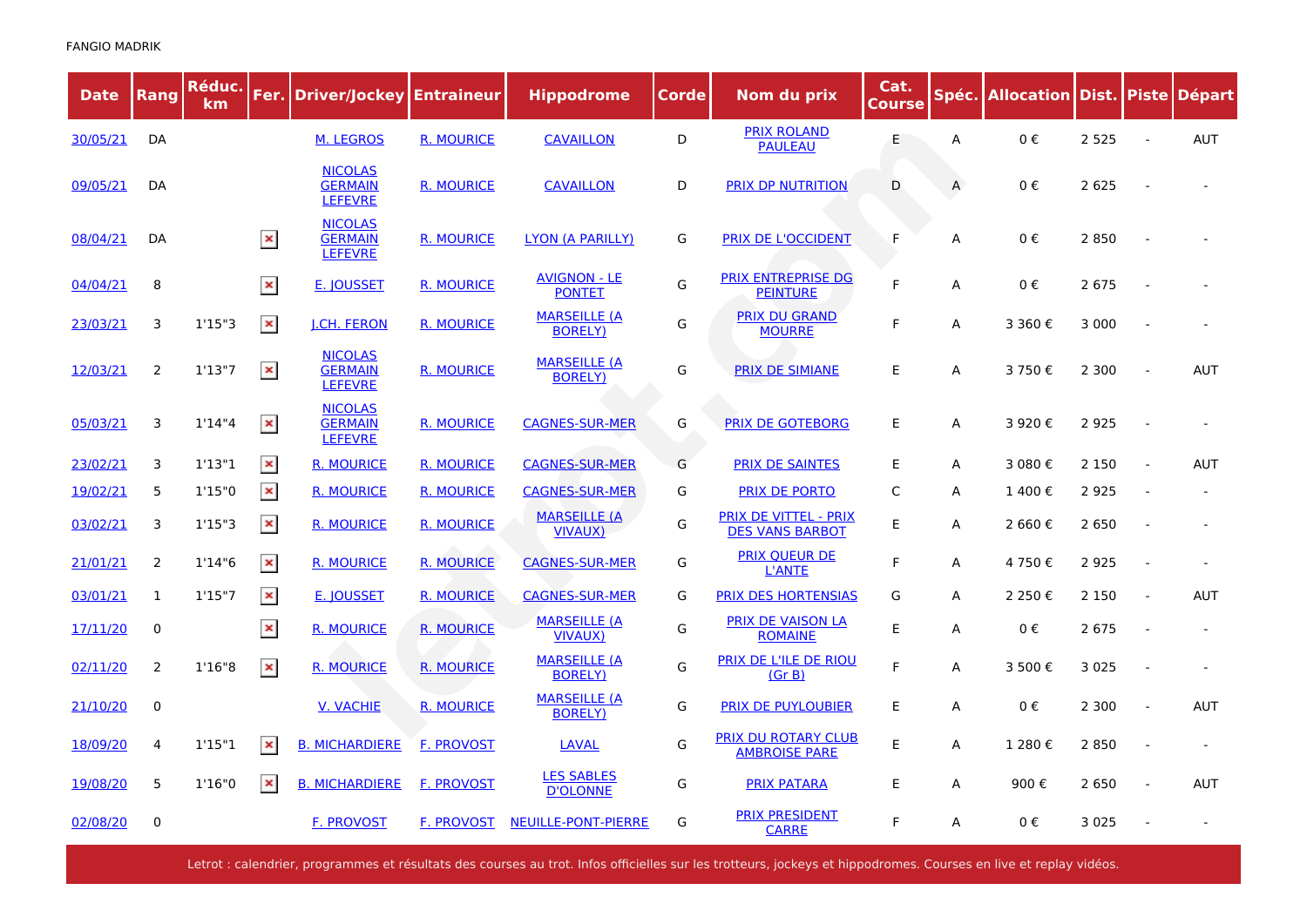| <b>Date</b> | Rang           | Réduc.<br>km | Fer.           | <b>Driver/Jockey   Entraineur</b> |                   | <b>Hippodrome</b>                       | <b>Corde</b> | Nom du prix                                                         | Cat.<br><b>Course</b> | Spéc. | <b>Allocation Dist. Piste</b> |         |    | <b>Départ</b> |
|-------------|----------------|--------------|----------------|-----------------------------------|-------------------|-----------------------------------------|--------------|---------------------------------------------------------------------|-----------------------|-------|-------------------------------|---------|----|---------------|
| 06/07/20    | $\mathbf 0$    |              | $\pmb{\times}$ | <b>B. MICHARDIERE</b>             | <b>F. PROVOST</b> | <b>SABLE-SUR-SARTHE</b>                 | G            | PRIX B.V.S (Gr A)                                                   | F                     | A     | 0€                            | 2 8 5 0 |    |               |
| 14/06/20    | $\mathbf{1}$   | 1'15''6      | $\pmb{\times}$ | <b>B. MICHARDIERE</b>             | <b>F. PROVOST</b> | <b>SAVIGNY-SUR-BRAYE</b><br>(A LE MANS) | G            | <b>PRIX DU CONSEIL</b><br><b>DEPARTEMENTAL DE</b><br><b>LOIR ET</b> | F                     | A     | 5 850€                        | 2975    |    |               |
| 18/05/20    | 4              | 1'14''5      | $\pmb{\times}$ | <b>B. MICHARDIERE</b>             | <b>F. PROVOST</b> | <b>NANTES</b>                           | G            | <b>PRIX DES MEDAILLES</b><br><b>DE LA JEUNESSE ET</b><br><b>DES</b> | E                     | A     | 1440€                         | 3 0 0 0 |    |               |
| 08/03/20    | 1              | 1'17''1      | $\pmb{\times}$ | <b>L. GELORMINI</b>               | <b>F. PROVOST</b> | <b>MAUQUENCHY</b>                       | G            | <b>PRIX CHRISTIANE</b><br><b>HEAD</b>                               | F                     | A     | 6 750€                        | 2850    |    |               |
| 11/02/20    | 6              | 1'15''2      | $\pmb{\times}$ | <b>B. MICHARDIERE</b>             | F. PROVOST        | <b>VINCENNES</b>                        | G            | <b>PRIX DE FORCALQUIER</b>                                          | Ε                     | A     | 580€                          | 2 8 5 0 | GP |               |
| 19/01/20    | DA             |              | $\pmb{\times}$ | <b>B. MICHARDIERE</b>             | <b>F. PROVOST</b> | <b>ARGENTAN</b>                         | D            | <b>PRIX VINCENT</b><br><b>MUSELLI (Gr C)</b>                        | F                     | A     | $0 \in$                       | 2 9 0 0 |    |               |
| 30/12/19    | 3              | 1'15''8      | $\pmb{\times}$ | <b>B. MICHARDIERE</b>             | F. PROVOST        | <b>NANTES</b>                           | G            | <b>PRIX DES LUMIERES</b><br><b>DE LA VILLE</b>                      | F                     | A     | 2 240 €                       | 3 0 2 5 |    |               |
| 29/11/19    | 3              | 1'15''9      | $\pmb{\times}$ | <b>B. MICHARDIERE</b>             | <b>F. PROVOST</b> | <b>MAUQUENCHY</b>                       | G            | <b>PRIX DE LA SOCIETE</b><br><b>DES COURSES DE</b><br><b>SAINT-</b> | E                     | A     | 2 520€                        | 2850    |    |               |
| 10/11/19    | 1              | 1'17''3      | $\pmb{\times}$ | <b>B. MICHARDIERE</b>             | F. PROVOST        | <b>VIRE NORMANDIE</b>                   | D            | <b>PRIX DE LA SOCIETE</b><br><b>D'AGRICULTURE (Gr B)</b>            | F                     | A     | 5 850€                        | 2850    |    |               |
| 15/09/19    | DA             |              | $\pmb{\times}$ | <b>B. MICHARDIERE</b>             | F. PROVOST        | <b>ECOMMOY</b>                          | D            | PRIX S.E.F. BARILLET<br>(Gr B)                                      | E                     | A     | $0 \in$                       | 2 7 5 0 |    |               |
| 27/08/19    | 4              | 1'15''4      | $\pmb{\times}$ | <b>B. MICHARDIERE</b>             | <b>F. PROVOST</b> | <b>CABOURG</b>                          | D            | <b>PRIX DES SUNSATIAS</b>                                           | Ε                     | A     | 1 520€                        | 2 7 5 0 |    |               |
| 11/08/19    | 6              | 1'17''5      |                | <b>B. MICHARDIERE</b>             | <b>F. PROVOST</b> | <b>SAINT-MALO</b>                       | D            | <b>PRIX JEAN MARY</b>                                               | E                     | A     | 280€                          | 2950    |    |               |
| 19/07/19    | $\overline{2}$ | 1'14''7      | $\pmb{\times}$ | <b>B. MICHARDIERE</b>             | <b>F. PROVOST</b> | <b>CABOURG</b>                          | D            | <b>PRIX NORMANDIE</b><br><b>CABOURG PAYS</b><br><b>D'AUGE</b>       | E                     | A     | 4 750€                        | 2 7 5 0 |    |               |
| 22/06/19    | 1              | 1'16''6      | $\pmb{\times}$ | <b>B. MICHARDIERE</b>             | <b>F. PROVOST</b> | <b>GRAIGNES</b>                         | G            | <b>PRIX ROGER ROULAND</b><br>(Gr A)                                 | F                     | A     | 5 850€                        | 2 700   |    |               |
| 09/06/19    | 1              |              | $\pmb{\times}$ | <b>B. MICHARDIERE</b>             | <b>F. PROVOST</b> | <b>ROSTRENEN</b>                        | D            | <b>PRIX DES BENEVOLES</b><br>(Gr B)                                 | F                     | A     | 5400€                         | 2850    |    |               |
| 19/05/19    | 4              |              | $\pmb{\times}$ | <b>B. MICHARDIERE</b>             | F. PROVOST        | <b>ORLEANS</b>                          | G            | <b>PRIX LOUIS MARCUEYZ</b>                                          | F                     | A     | 960€                          | 3 4 0 0 |    |               |
| 01/05/19    | 8              |              | $\pmb{\times}$ | <b>F. PROVOST</b>                 | <b>F. PROVOST</b> | <b>EVREUX-NAVARRE</b>                   | D            | <b>PRIX FEDERATION DES</b><br><b>COURSES (Gr C)</b>                 | F                     | A     | $0 \in$                       | 2 7 2 5 |    |               |
| 11/11/18    | 0              |              |                | A. PLARD                          | F. PROVOST        | <b>GRAIGNES</b>                         | G            | <b>PRIX DE SAINT-COME-</b><br><b>DU-MONT (Gr A)</b>                 | G                     | A     | $0 \in$                       | 2 7 2 5 |    |               |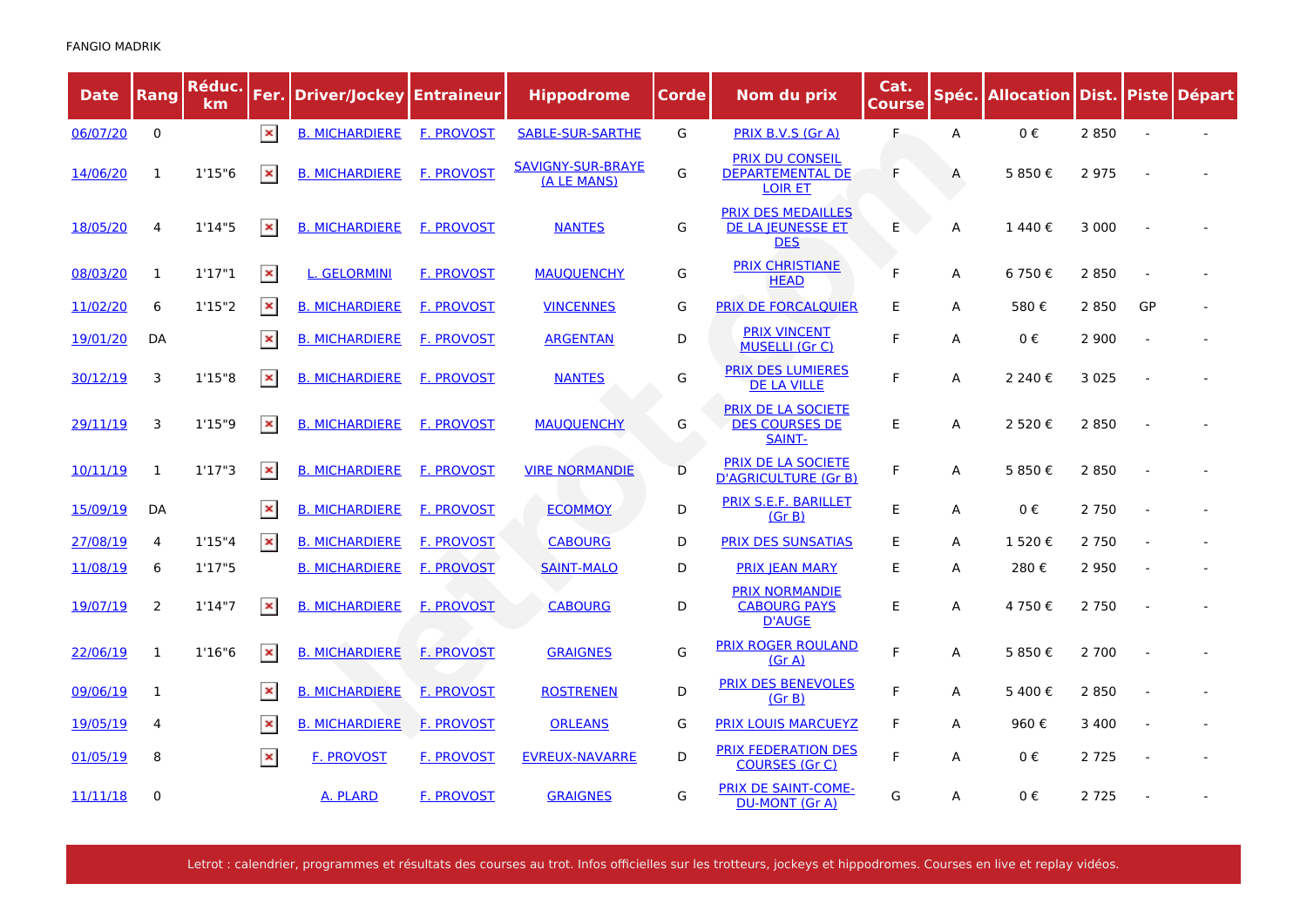| <b>Date</b> | Rang                    | Réduc.<br>km | Fer. Driver/Jockey Entraineur |                   | <b>Hippodrome</b>      | <b>Corde</b>   | Nom du prix                                              | Cat.<br><b>Course</b> |   | Spéc. Allocation Dist. Piste Départ |         |  |
|-------------|-------------------------|--------------|-------------------------------|-------------------|------------------------|----------------|----------------------------------------------------------|-----------------------|---|-------------------------------------|---------|--|
| 01/11/18    | $\pmb{0}$               |              | A. PLARD                      | <b>F. PROVOST</b> | <b>CHERBOURG</b>       | ${\mathsf G}$  | <b>PRIX PMU LE COLIBRI</b><br><b>TOURLAVILLE (Gr B)</b>  | G                     | A | $0\;\mathsf{E}$                     | 2 6 5 0 |  |
| 08/08/18    | DA                      |              | A. PLARD                      | <b>F. PROVOST</b> | <b>DOZULE</b>          | D              | <b>PRIX RENE CHATEL</b>                                  | F                     | A | $0 \in$                             | 2 4 0 0 |  |
| 13/07/18    | $\boldsymbol{6}$        | 1'18''6      | A. PLARD                      | <b>F. PROVOST</b> | <b>SAINT-MALO</b>      | $\mathsf D$    | <b>PRIX DE LA PORTE</b><br><b>SAINT-VINCENT (Gr A)</b>   | F                     | Α | 340€                                | 2 1 5 0 |  |
| 01/07/18    | $\overline{\mathbf{3}}$ |              | A. PLARD                      | <b>F. PROVOST</b> | <b>BERNAY</b>          | $\mathsf D$    | <b>PRIX ENT GUILLAUME</b><br><b>TESSEL-BERNAY (Gr B)</b> | F                     | A | 1820€                               | 2 8 0 0 |  |
| 10/06/18    | 3                       |              | A. PLARD                      | <b>F. PROVOST</b> | <b>GOURNAY-EN-BRAY</b> | $\mathsf D$    | <b>PRIX MATERIAUX</b><br><b>LIMERMONT (Gr A)</b>         | G                     | Α | 1 540€                              | 2 5 5 0 |  |
| 02/02/18    | $\blacksquare$          | 1'18"9       |                               | <b>F. PROVOST</b> | <b>CAEN</b>            | $\blacksquare$ | QUALIFICATION                                            | $\blacksquare$        | Α | $\overline{\phantom{a}}$            |         |  |
|             |                         |              |                               |                   |                        |                |                                                          |                       |   |                                     |         |  |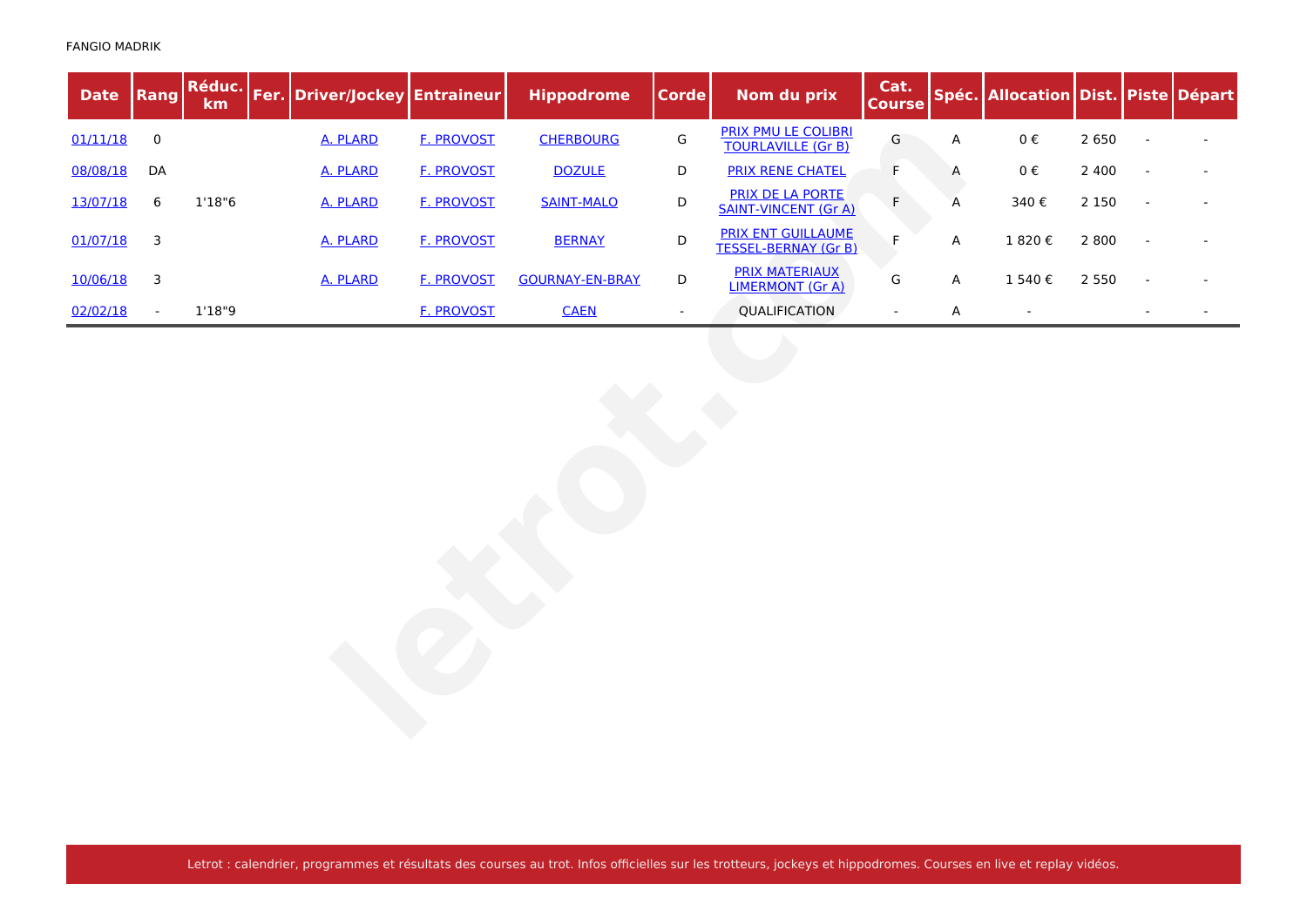#### **Prochaines courses**

| <b>Date</b> |        | Heure Fer. Driver/Jockey Hippodrome Corde |              |               | Nom du prix           | Cat. Course   Spéc.   Allocation   Dist.   Piste   Départ   Statut |              |          |         |        |        |     |
|-------------|--------|-------------------------------------------|--------------|---------------|-----------------------|--------------------------------------------------------------------|--------------|----------|---------|--------|--------|-----|
| 01/07/2022  | $\sim$ |                                           | <b>FEURS</b> | ${\mathsf G}$ | <b>PRIX ISOL'AGRO</b> | $\mathsf E$                                                        | $\mathsf{A}$ | 26 000 € | 2 2 2 5 | $\sim$ | $\sim$ | ENG |
|             |        |                                           |              |               |                       |                                                                    |              |          |         |        |        |     |
|             |        |                                           |              |               |                       |                                                                    |              |          |         |        |        |     |
|             |        |                                           |              |               |                       |                                                                    |              |          |         |        |        |     |
|             |        |                                           |              |               |                       |                                                                    |              |          |         |        |        |     |
|             |        |                                           |              |               |                       |                                                                    |              |          |         |        |        |     |
|             |        |                                           |              |               |                       |                                                                    |              |          |         |        |        |     |
|             |        |                                           |              |               |                       |                                                                    |              |          |         |        |        |     |
|             |        |                                           |              |               |                       |                                                                    |              |          |         |        |        |     |
|             |        |                                           |              |               |                       |                                                                    |              |          |         |        |        |     |
|             |        |                                           |              |               |                       |                                                                    |              |          |         |        |        |     |
|             |        |                                           |              |               |                       |                                                                    |              |          |         |        |        |     |
|             |        |                                           |              |               |                       |                                                                    |              |          |         |        |        |     |
|             |        |                                           |              |               |                       |                                                                    |              |          |         |        |        |     |
|             |        |                                           |              |               |                       |                                                                    |              |          |         |        |        |     |
|             |        |                                           |              |               |                       |                                                                    |              |          |         |        |        |     |
|             |        |                                           |              |               |                       |                                                                    |              |          |         |        |        |     |
|             |        |                                           |              |               |                       |                                                                    |              |          |         |        |        |     |
|             |        |                                           |              |               |                       |                                                                    |              |          |         |        |        |     |
|             |        |                                           |              |               |                       |                                                                    |              |          |         |        |        |     |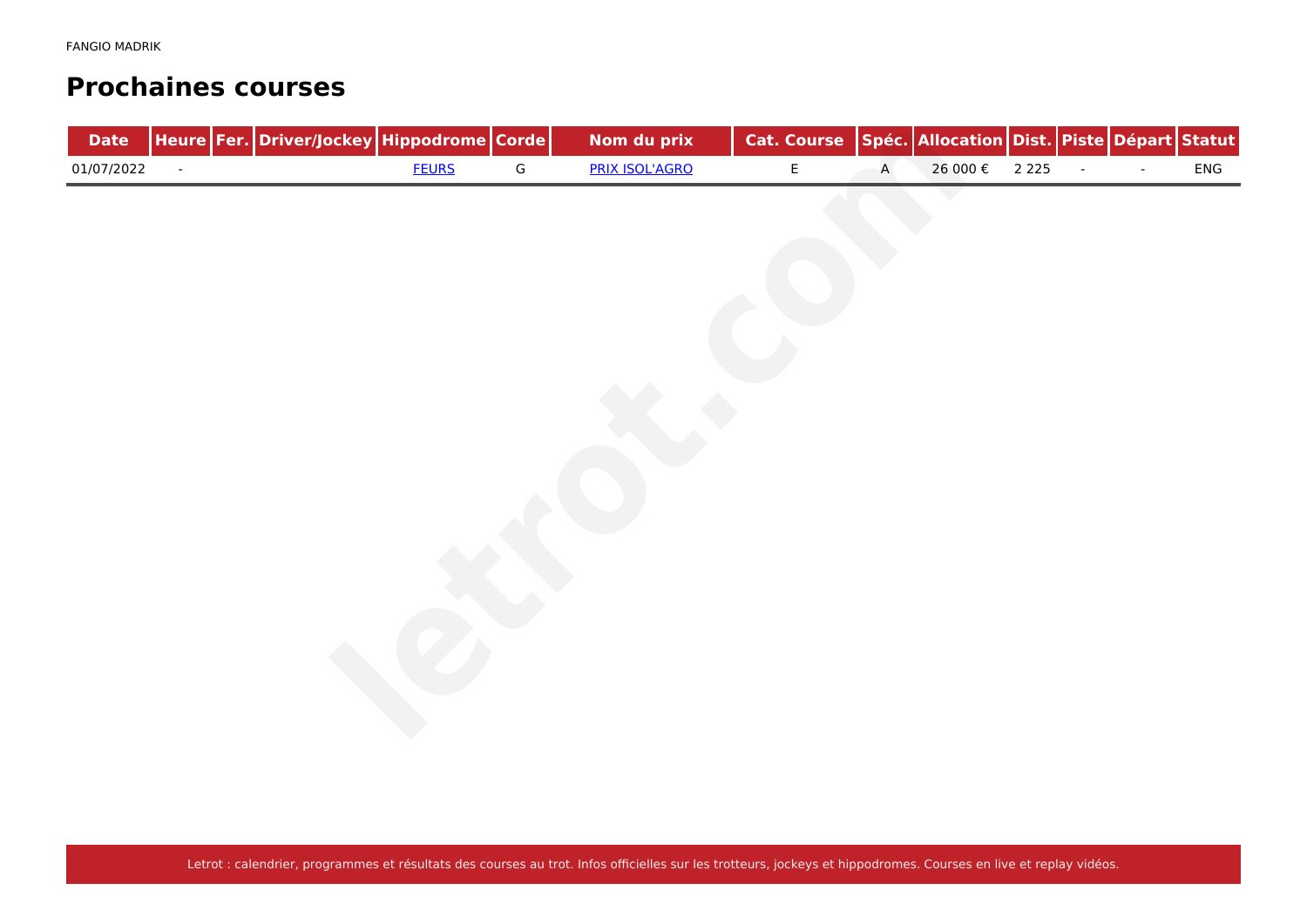# **Meilleures performances**

| <b>Date</b> | <b>Rang Fer.</b> |                | <b>Hippodrome</b>                                | Nom du prix                                                         | Cat.<br><b>Course</b> |   | Spéc. Allocation | <b>Driver/Jockey</b>                     |                   | <b>Entraineur Propriétaire</b> | Réduc.<br>km |
|-------------|------------------|----------------|--------------------------------------------------|---------------------------------------------------------------------|-----------------------|---|------------------|------------------------------------------|-------------------|--------------------------------|--------------|
| 26/01/2022  | 1                | $\pmb{\times}$ | <b>CAGNES-SUR-MER</b>                            | <b>PRIX RASTEL BIHAN</b>                                            | $\mathsf F$           | A | 11 700€          | <b>NICOLAS GERMAIN</b><br><b>LEFEVRE</b> | <b>R. MOURICE</b> | <b>O. CRESPIN</b>              | 1'14''3      |
| 05/03/2022  | 2                | $\pmb{\times}$ | <b>CAGNES-SUR-MER</b>                            | <b>PRIX HELLO</b><br><b>CLASSIQUE</b>                               | F                     | A | 7 000€           | <b>NICOLAS GERMAIN</b><br>LEFEVRE        | <b>R. MOURICE</b> | <b>O. CRESPIN</b>              | 1'14''5      |
| 08/03/2020  | $\mathbf{1}$     | $\pmb{\times}$ | <b>MAUQUENCHY</b>                                | <b>PRIX CHRISTIANE</b><br><b>HEAD</b>                               | $\mathsf F$           | A |                  | 6 750 € L. GELORMINI                     | <b>F. PROVOST</b> | <b>J.J. PROVOST</b>            | 1'17''1      |
| 27/08/2021  | $\overline{2}$   | $\pmb{\times}$ | <b>CAGNES-SUR-MER</b>                            | <b>PRIX DE LA</b><br><b>MEDITERRANEE</b>                            | F                     | A |                  | 6 250 € M. PANTIC                        | <b>R. MOURICE</b> | <b>O. CRESPIN</b>              | 1'14''3      |
| 14/06/2020  | $\mathbf{1}$     | $\pmb{\times}$ | <b>SAVIGNY-SUR-BRAYE (A)</b><br><b>LE MANS</b> ) | <b>PRIX DU CONSEIL</b><br><b>DEPARTEMENTAL DE</b><br><b>LOIR ET</b> | $\mathsf F$           | A |                  | 5 850 € B. MICHARDIERE                   | <b>F. PROVOST</b> | <b>J.J. PROVOST</b>            | 1'15''6      |
|             |                  |                |                                                  |                                                                     |                       |   |                  |                                          |                   |                                |              |